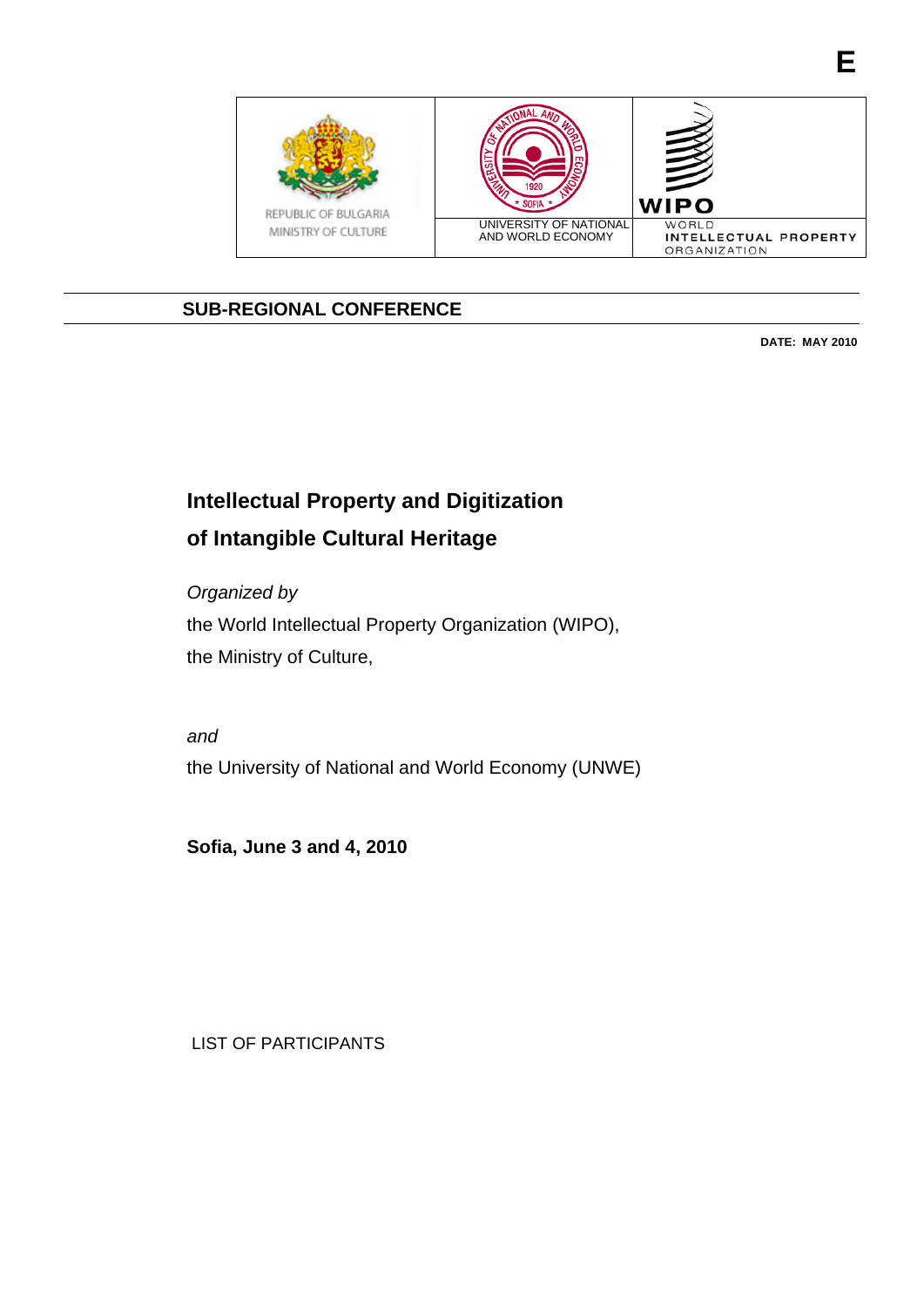# **FORMER YUGOSLAV REPUBLIC OF MACEDONIA**

## **Mr. Simco Simjanovski**

Head of Trademark, Industrial Design and Geographical Indication Department, State Office of Industrial Property V.Vlahovic 1000 - Skopje, Macedonia Phone: +389 2 3103 601 E-mail: simcos@ippo.gov.mk

## **SLOVAK REPUBLIC**

**Mrs. Anna Cechvalova** Senior officer, International Affairs Department, Industrial Property Office ul. Jana Svermu 43, 974 04 Banska Bystrica 4, Slovak Republic Phone: +421 48 4300 259 E-mail: anna.cechvalova@indprop.gov.sk

## **NETHERLANDS**

**Ms. Lucky Belder** Researcher, Center for Intellectual Property Law Drift 9te, Utrecht, The Netherlands Phone: +31 30 253 7153 E-mail: l.belder@uu.nl

# **WORLD INTELLECTUAL PROPERTY ORGANIZATION**

## **Mrs. Saule Tlevlessova**

Program officer, Division for Certain Countries in Europe and Asia, World Intellectual Property **Organization** 34 ch des Colombettes, 1211 Geneve 20, Switzerland

## **Ms. Jessyca Van Weelde**

Consultant, Traditional Knowledge Division, World Intellectual Property Organization 34 ch des Colombettes, 1211 Geneve 20, Switzerland E-mail: jessyca.vanweelde@wipo.int

## **Mr. Wend Wendland**

Director, Traditional Knowledge Division, World Intellectual Property Organization 34 ch des Colombettes, 1211 Geneve 20, Switzerland Phone: +41 22 338 9924 E-mail: wend.wendland@wipo.int

## **BULGARIA**

**Prof. Dr. Borislav Borisov** Rector, University of National and World Economy Osmi Dekemvri blvd., Sofia 1700, Bulgaria Phone: +359 2 962 53 05 E-mail: bborisov@unwe.acad.bg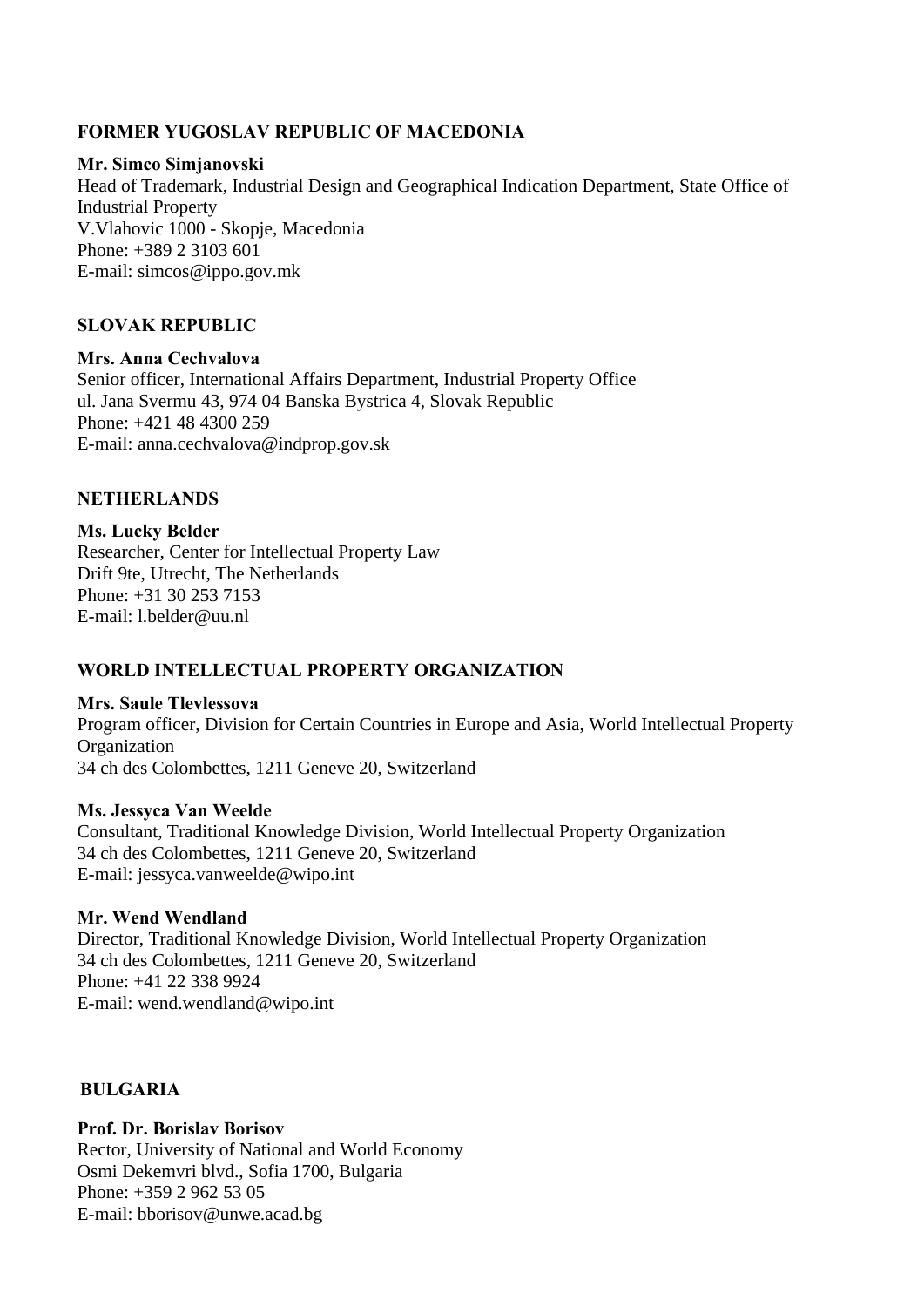## **Ms. Diana Andreeva**

Director, Observatory of Cultural Economics 65 Iskar Str., Sofia 1527, Bulgaria Phone: +359 2 846 35 34, 988 81 88 E-mail: andreeva@culturaleconomics.bg

#### **Mr. Borislav Angelov**

 Culture, Civil Society and Media Committee, Parliament of Republic of Bulgaria 1 Kniaz Aleksander I Sq., Sofia, Bulgaria Phone: +359 888 661 431 E-mail: bna1@abv.bg

## **Ms. Boriana Argirova**

Ministry of External Affairs 2 Alexander Jendov Str., Sofia, Bulgaria Phone: +359 2 948 26 81 E-mail: bargirova@mfa.government.bg

#### **Mr. Svetoslav Barzanov**

Head Expert, Culture, Civil Society and Media Committee, Parliament of Republic of Bulgaria 1 Kniaz Aleksander I Sq., Sofia, Bulgaria Phone: +359 939 31 93, +359 888 618 906 E-mail: sbarzanov@parliament.bg

#### **Dr. Nikola Bazhlekov**

General Manager, Prima-Soft Ltd. 78 Dondukov Blvd., Sofia, Bulgaria Phone: +359 888 60 34 90 E-mail: nikola@primasoft.bg

## **Mr. Boris Bonchev**

Executive Director, Toxity Records Ltd. 50 Tsar Samuil Str., fl. 2, Sofia, Bulgaria Phone: +359 888 122 892 E-mail: bonchev@toxityrecords.com

## **Prof. Dr. Vera Boneva**

Professor, Cultural and Historical Heritage, State University of Library Studies and Information Technologies 119 Tsarigradsko Shose, Sofia 1784, Bulgaria Phone: +359 898 99 52 38 E-mail: vera\_boneva@abv.bg

#### **Asst.prof. Dr. Vladia Borissova**

Assistant professor, Intellectual Property, University of National and World Economy Osmi Dekemvri blvd., Sofia 1700, Bulgaria Phone: +359 2 8195 397 E-mail: centerip@unwe.acad.bg

## **Ms. Aksiniya Buteva**

Head Expert, Cultural Heritage, Ministry of Culture 17 Al. Stamboliyski Blvd., Sofia 1040, Bulgaria Phone: +359 888 98 10 33 E-mail: aksinia@abv.bg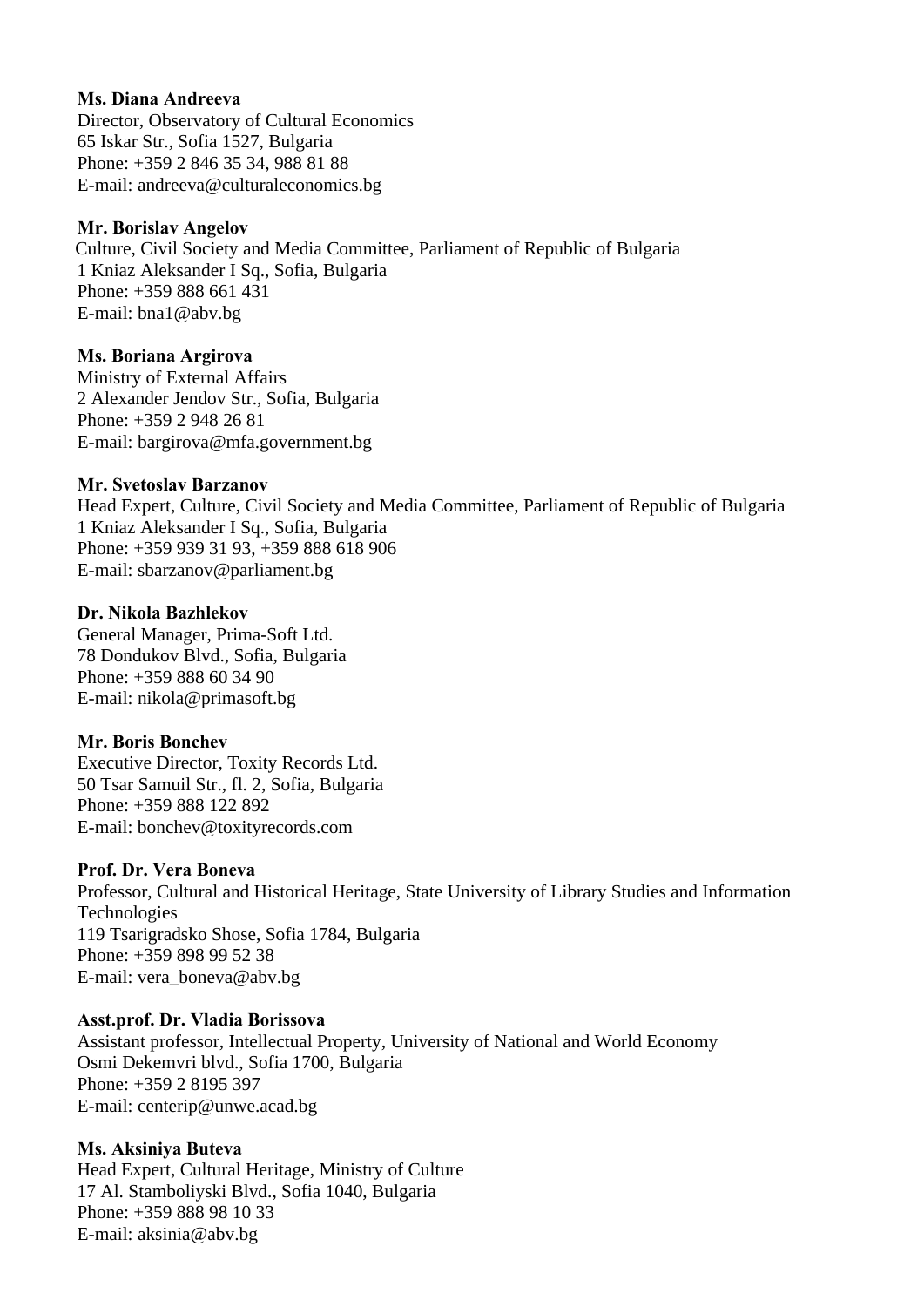## **Mr. Ivan Dachovski**

Inspector at Computer Crime and Intellectual Property Dept., Ministry of Interior, Organized Crime 45 Cherni Vrah Blvd., Sofia, Bulgaria Phone: +359 2 982 84 93 E-mail: idachovski@cybercrime.bg

# **Mr. Dimitar Dimitrov**

Executive Director, EAZIPA 108 G.S. Rakovski Str., fl. 2, Sofia, Bulgaria Phone: +359 885 74 22 94 E-mail: eazipa@abv.bg

# **Mr. Lyudmil Dimitrov**

Secretary General, Patent Office of the Republic of Bulgaria 52 b Dr. G.M.Dimitrov Blvd., Sofia 1040, Bulgaria Phone: +359 2 9701 316 E-mail: ldimitrov@bpo.bg

# **Ms. Ekaterina Djumalieva**

Director, Cultural Heritage Department, Ministry of Culture 17 Al. Stamboliyski Blvd., Sofia 1040, Bulgaria Phone: +359 2 94 00 885 E-mail: k.djumalieva@mc.government.bg

# **Assoc.prof. Dr. Valentina Ganeva**

Director, New Bulgarian University Museum 21 Montevideo Blvd., NBU Museum, Sofia 1618, Bulgaria Phone: +359 886 43 87 51 E-mail: valentina.ganeva@gmail.com

# **Mr. Ivan Gyudurov**

Library, Information services, University of National and World Economy Osmi Dekemvri blvd., Sofia 1700, Bulgaria Phone: +359 2 8195 305 E-mail: ivankir@unwe.acad.bg

# **Dr. Silva Hachеryan**

Head Expert, Cultural Policy, Ministry of Culture 17 Al. Stamboliyski Blvd., Sofia 1040, Bulgaria Phone: +359 2 94 00 827 E-mail: silva\_ha@mc.government.bg

# **Ms. Kalina Hinkova**

National Museum of Military History Bulgaria E-mail: kalina.hinkova@abv.bg

# **Mr. Iliya Iliev**

Director, Historical Museum - Yambol 2 Byalo More str., Yambol, Bulgaria Phone: +359 46 662 376 E-mail: thor@descom.com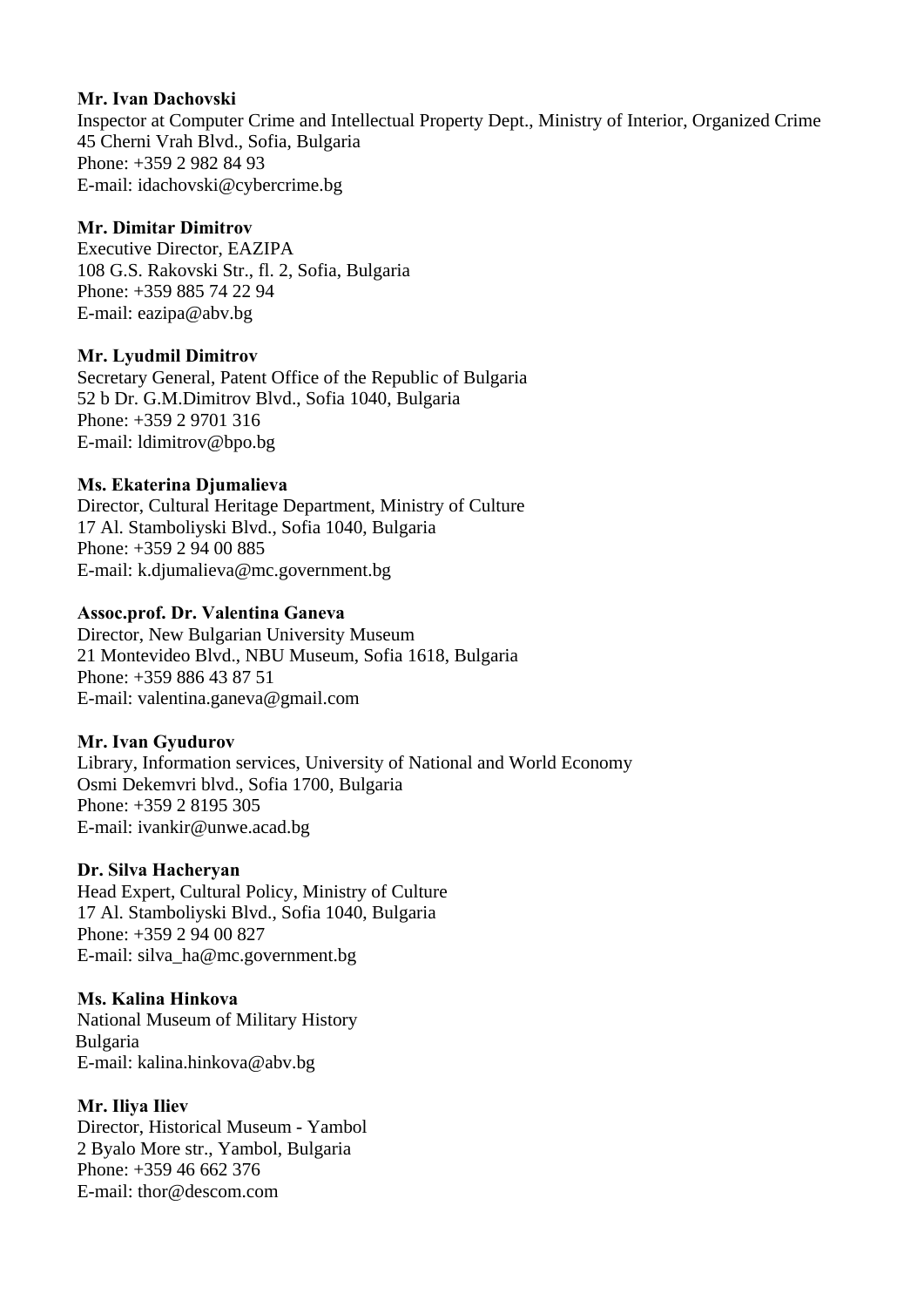## **Ms. Irina Ivancheva**

Chief Expert, Cultural Policy Directorate, Ministry of Culture 17 Al. Stamboliyski Blvd., Sofia 1040, Bulgaria Phone: +359 2 940 0895 E-mail: i.ivancheva@mc.government.bg

#### **Ms. Margarita Ivanova**

Library, Central Archive, University of National and World Economy Osmi Dekemvri blvd., Sofia 1700, Bulgaria Phone: +359 2 8195 245 E-mail: spravochen@unwe.acad.bg

## **Ms. Luba Jekova**

Marketing Manager, Top Management Advisors Ltd 29 Klokotnitza str., fl. 7,.Sofia, Bulgaria Phone: +359 2 931 70 30 E-mail: luba@tma-bulgaria.com

## **Mr. Yavor Kolev**

Head of Computer Crime and Intellectual Property Dept., Ministry of Interior, Organized Crime 45 Cherni Vrah Blvd., Sofia, Bulgaria Phone: +359 2 982 83 42 E-mail: javor.kolev@gmail.com

#### **Asst.prof. Dr. Fanny Koleva**

Assistant professor, Intellectual Property, University of National and World Economy Osmi Dekemvri blvd., Sofia 1700, Bulgaria Phone: +359 8195 367 E-mail: fanny\_koleva@unwe.acad.bg

## **Mrs. Dina Koleva**

Conductor, "Bistrishki Babi" folklore troupe 7 Edelvais Str., Sofia - Bistritza 1444, Bulgaria Phone: +359 887 577 033 E-mail: dinakoleva@abv.bg

## **Ms. Teodora Koleva**

Curator, Regional Historical Museum - Russe 3 Al. Batemberg , Russe 7000, Bulgaria Phone: +359 82 825 002 E-mail: tedi\_koleva@abv.bg

#### **Ms. Isidora Kyoseva**

Jurist, St.St. Cyril and Methodius National Library 88 Vasil Levski Blvd., Sofia, Bulgaria Phone: +359 2 988 28 11 (ext.399) E-mail: isi\_j\_k@abv.bg

## **Ms. Gergana Lozanova**

Intellectual Property Consultant, Toxity Records Ltd. 50 Tsar Samuil Str., fl. 2, Sofia, Bulgaria Phone: +359 888 122 892 E-mail: lozanova@toxityrecords.com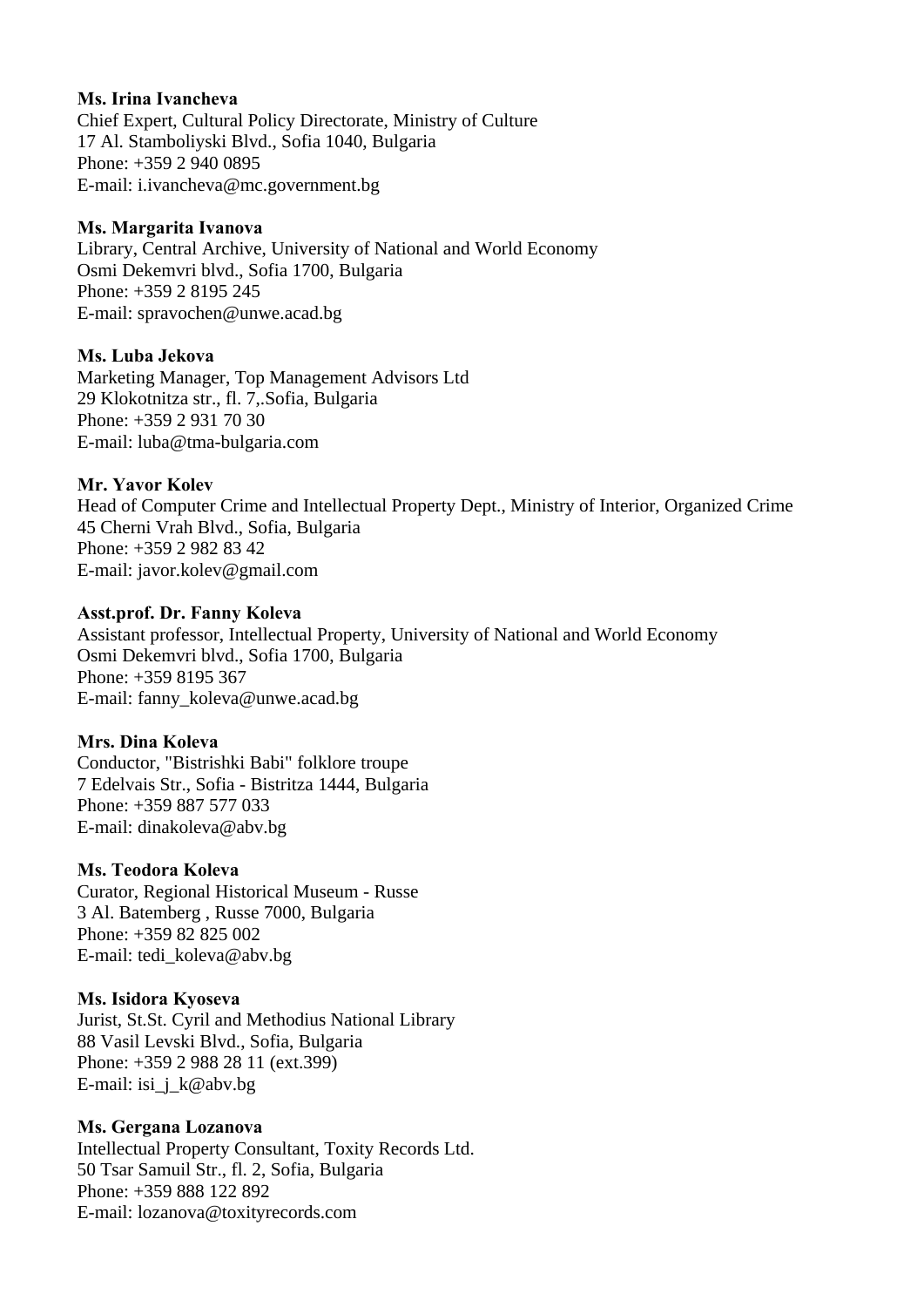## **Assoc.prof. Dr. Ana Luleva**

Ethnographic Institute with Museum, BAS 6A Moskovska Str., Sofia 1000, Bulgaria Phone: +359 2 805 26 11 E-mail: analuleva@gmail.com

# **Assoc.prof. Dr. Veselina Maneva**

 Institute for Legal Studies, BAS 4 Serdika Str., Sofia 1000, Bulgaria Phone: +359 987 49 02 E-mail: veselinamaneva@mail.bg

# **Assoc.prof. Dr. Maria Markova**

Intellectual Property, University of National and World Economy Osmi Dekemvri blvd., Sofia 1700, Bulgaria Phone: +359 2 8195 403 E-mail: markova@vip.bg

## **Ms. Rositza Markova**

Library, Central Archive, University of National and World Economy Osmi Dekemvri blvd., Sofia 1700, Bulgaria Phone: E-mail:

## **Ms. Desislava Mintcheva**

Library, Central Archive, University of National and World Economy Osmi Dekemvri blvd., Sofia 1700, Bulgaria Phone: +359 2 8195 245 E-mail: spravochen@unwe.acad.bg

## **Ms. Victoria Naoumova**

Institute of Mathematics and Informatics, BAS 8 Acad. Georgi Bontchev str., Sofia 1113, Bulgaria E-mail: v\_naoumova@abv.bg

# **Mrs. Tsvetanka Nedelcheva**

Director, Ivan Vazov Museum - Sopot 1 Ivan Vazov str., Sopot 4303, Bulgaria Phone: +359 885 345 272 E-mail: vazov-museum@sopot-municipality.com

# **Assoc.prof. Dr. Bojanka Nedeltcheva**

Intellectual Property Law, University of National and World Economy Studentski grad, bl. 27, ap. 21, Sofia 1700, Bulgaria Phone: +359 878 09 59 52 E-mail: bojana.bn@abv.bg

# **Asst.prof. Dr. Desislava Paneva-Marinova**

Assistant Professor, Institute of Mathematics and Informatics, BAS 8 Acad. Georgi Bontchev str., Sofia 1113, Bulgaria Phone: +359 2 979 28 74 E-mail: dessi@cc.bas.bg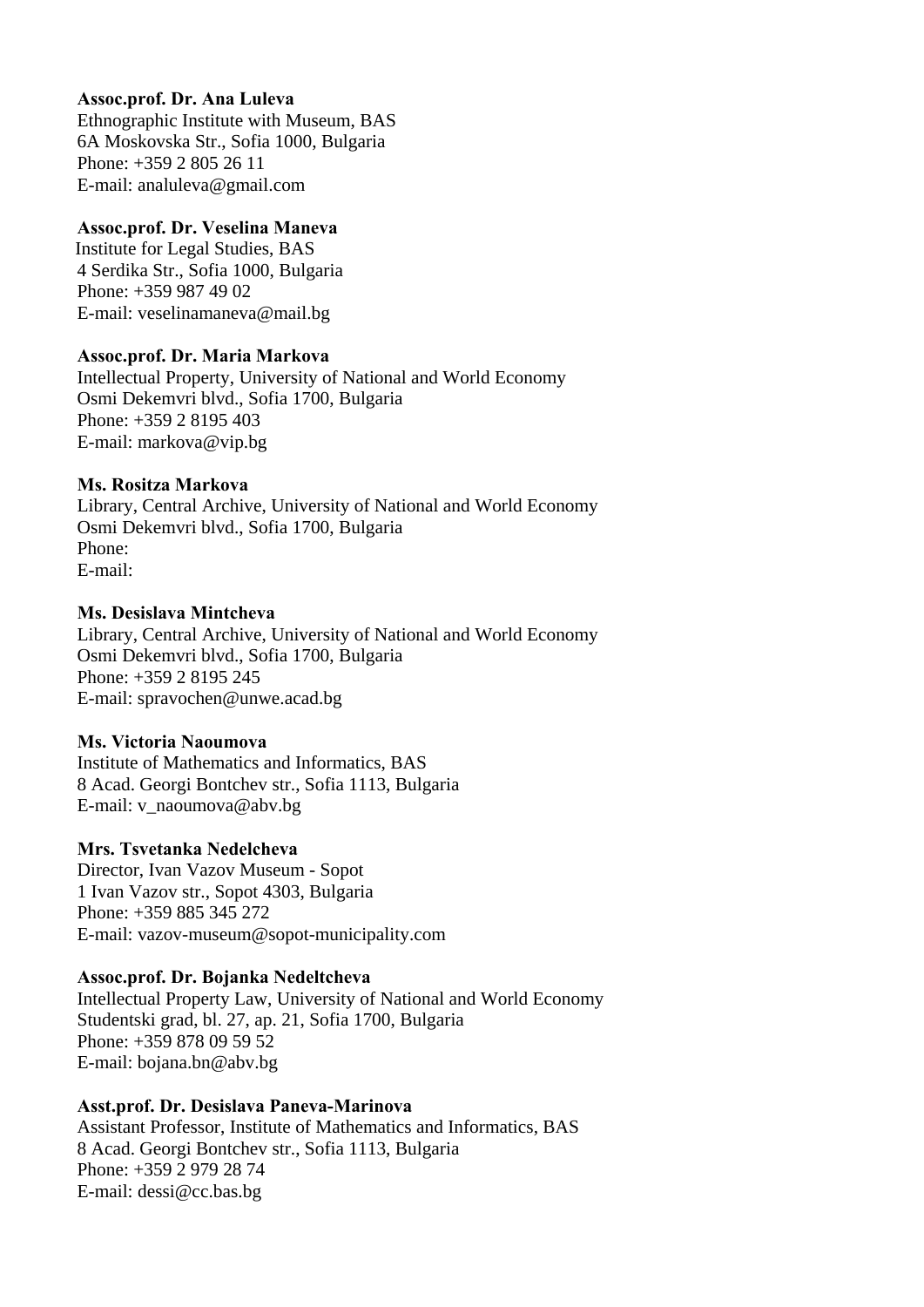## **Mrs. Violeta Paskaleva**

Patent representative, Ljulin, bl. 425, vh. A, ap. 17, Sofia 1359, Bulgaria Phone: +359 2 925 20 11, +359 885 530 371 E-mail: viop@abv.bg

## **Mr. Vessel Penditchev**

Head of Central Patent Bureau, Ministry of Interior 105 Arsenalski Blvd., ap. 28, Sofia, Bulgaria Phone: +359 2 982 25 76, +359 888 497 843 E-mail: vependichev@abv.bg

## **Mr. Oleg Penev**

Junior Expert, "Archives Policy", Archives State Agency 5 Moskovska Str., Sofia, Bulgaria Phone: +359 2 9400 175, 9400 115 E-mail: crede\_penev@yahoo.com

## **Dr. Sonya Penkova**

Acting Director, National Museum of Military History 92 Cherkovna Str., Sofia, Bulgaria Phone: +359 2 946 1808, +359 887 67 02 87 E-mail: s\_borisova@mail.bg

## **Mr. Alexander Perev**

Library, Central Archive, University of National and World Economy Osmi Dekemvri blvd., Sofia 1700, Bulgaria Phone: +359 2 8195 369 E-mail:

# **Mr. Pavel Petkov**

Director, Regional Historical Museum - Kardjali 4 Republikanska str., po box 41, Kardjali, Bulgaria Phone: +359 361 63 580 E-mail: pav\_petkov@abv.bg

## **Ms. Juliya Petrova**

Chief Expert, National Statistical Institute 2 P. Volov Str., Sofia 1038, Bulgaria Phone: +359 2 9857 518 E-mail: jpetrova@nsi.bg

# **Prof. Lozanka Peycheva**

Institute of Folklore, BAS Acad. G. Bontchev str., bl. 6, Bulgaria Phone: +359 2 899 16 04 03 E-mail: lozanka.peycheva@gmail.com

## **Ms. Teodora Peychinova**

Curator, Historical Museum - Batak 3 Osvobojdenie Sq., Batak 4580, Bulgaria Phone: +359 3553 23 39 E-mail: teodora\_peychinova@abv.bg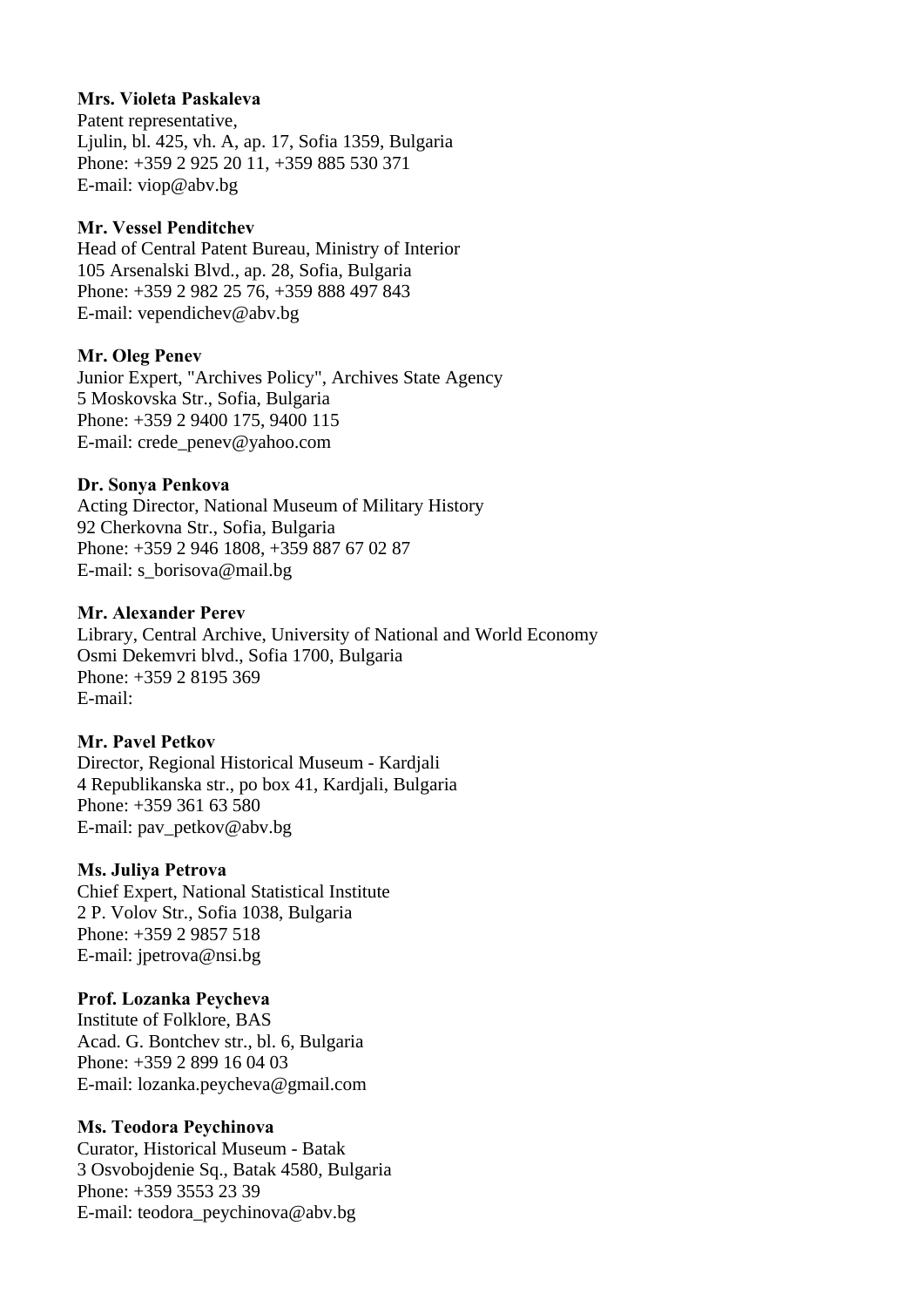## **Asst.prof. Dr. Plamena Popova**

Copyright and patent law, State University of Library Studies and Information Technologies 119 Tsarigradsko Shose, Sofia 1784, Bulgaria Phone: +359 887 087 807 E-mail: plam.popova@gmail.com

## **Mr. Alexander Radoslavov**

President, Bulrepro&Copy 13 Latinka Str., Sofia 1113, Bulgaria Phone: +359 2 872 34 69 E-mail: iza-art@dir.bg

## **Asst.prof. Dr. Konstantin Rangochev**

 Institute of Mathematics and Informatics, BAS 8 Acad. Georgi Bontchev str., Sofia 1113, Bulgaria Phone: +359 2 979 3884 E-mail: krangochev@yahoo.com

# **Prof. Dr. Mila Santova**

Director, Institute of Folklore, BAS Acad. G. Bontchev str., bl. 6, Bulgaria Phone: +359 2 979 30 87 E-mail: folklor@bas.bg

## **eng. Violeta Shentova**

AIPPI - Bulgaria 11 Damian Gruev Str., Sofia 1608, Bulgaria Phone: +359 2 852 9336, +359 888 209 459 E-mail: shentova@gmail.com

# **Ms. Zdravka Sirakova**

Chairperson, Organization for Collective Management of Rights "Non-fiction Literature" 5 Lubotrun str., Sofia 1407, Bulgaria Phone: +359 2 470 47 38 E-mail: interart\_bg@abv.bg

# **Asst.prof. Ms. Kalina Sotirova**

Institute of Mathematics and Informatics, BAS 8 Acad. Georgi Bontchev str., Sofia 1113, Bulgaria Phone: +359 2 979 38 29, +359 887 856 708 E-mail: kalina@cc.bas.bg

## **Mr. Pantaley Spasov**

Ministry of External Affairs 2 Alexander Jendov Str., Sofia, Bulgaria Phone: 359 2 948 26 51 E-mail: panteley@mfa.government.bg

## **Ms. Mirena Staneva**

Head Expert, National Culture Fund 17 Al. Stamboliyski Blvd., Sofia 1040, Bulgaria Phone: +359 2 981 08 13 E-mail: mstaneva@ncf.bg